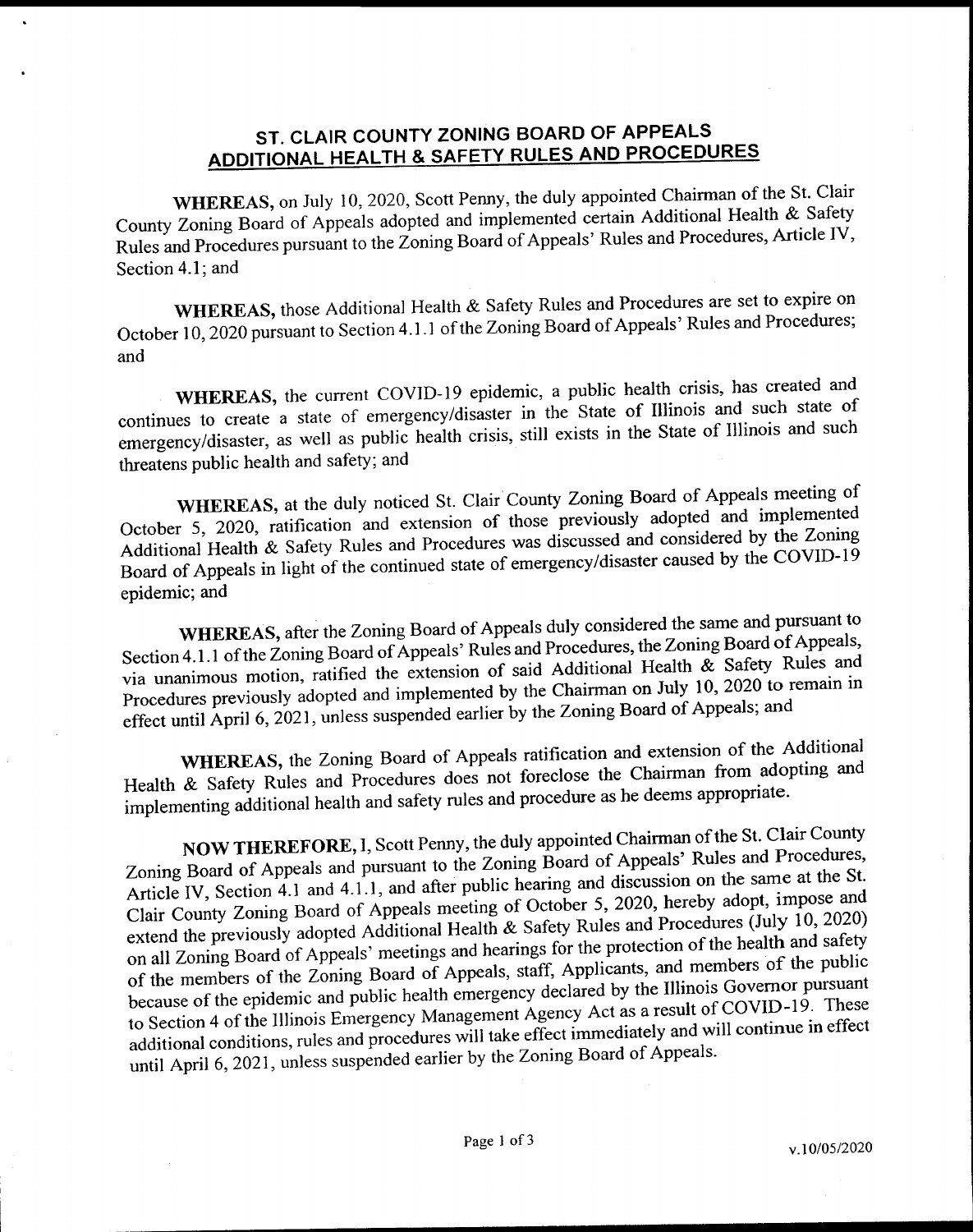- 1. All persons desiring to attend <sup>a</sup> zoning meeting or hearing will be required to wear <sup>a</sup> protective face-covering<sup>1</sup> in order to be admitted into a zoning meeting/hearing. Such protective face-<br>covering shall be worn for the duration of a zoning meeting/hearing and while in the St. Clair covering shall be worn for the duration of a zoning meeting/hearing and while in the St. County Courthouse. No protective face-coverings will be provided to attendees by either  $\epsilon$ . Clair County or the Zoning Board of Appeals, and therefore, anyone not wearing <sup>a</sup> protective face- covering will be refused admittance to the zoning meeting/hearing.
- 2. All persons prior to admittance to <sup>a</sup> zoning meeting/hearing will be required to submit to a body temperature reading upon admittance. Anyone having a body temperature 100.4 °F or over will be refused admittance to the zoning meeting/hearing.
- 3. All persons prior to admittance to <sup>a</sup> zoning meeting/hearing may be required to answer <sup>a</sup> series of questions pertaining to COVID-19 (*i.e.*, travel related questions, proximity to known persons diagnosed with COVID-19, etc.). The refusal to answer any of the questions or if a question is answered in the positive such may result in the person being refused admittance to the zoning meeting/hearing.
- 4. All persons attending <sup>a</sup> zoning meeting/hearing will observe, at all times, social distancing of at least six (6) feet while in the St. Clair County Courthouse and in any meeting/hearing room.
- 5. Inside the meeting/hearing room there will be marked certain seats/chairs that are available for use. Any seat/chair not marked cannot be utilized. There will be certain as easy of the next conditions will be displaced. members of the Zoning Board of Appeals, staff, and the Applicant, the other marked seats/chairs are available to the public on a first come basis.
- 6. Due to the size of the meeting/hearing room and social distancing requirements, there are <sup>a</sup> limited number of seats in the main meeting/hearing room. If there is <sup>a</sup> need for additional seating the room behind the main meeting/hearing room (the "second room") will be utilized and <sup>a</sup> speaker will be provided so those in the second room may hear the proceedings being conducted. After comments and testimony have been received from the public in attendance in the main meeting/hearing room, and if any attendee in the second room desires to make <sup>a</sup> comment or provide testimony, the Chairman will determine the safest way that those additional persons desiring to provide comment or testimony may appear in the main meeting/hearing room to provide his/her comment or testimony on the record.
- 7. The number of persons attending <sup>a</sup> zoning hearing to represent any Applicant is hereby limited to three (3) persons, which may consist of the Applicant, the Applicant's spouse or significant other, Applicant's attorney (attorneys must be licensed in the State of Illinois), supporting witness(es), or a combination thereof, but in no event more than three  $(3)$  persons. If due to the complexity of the case the Applicant requires additional witnesses to present Applicant's case, then the Applicant must contact the Zoning Administrator at least seven (7) days prior to the hearing via phone (618-825-2 case, then the Applicant must contact the Zoning Administrator at least seven (7) days prior to the hearing via phone ( $618-825-2330$ ) or e-mail (commission claim and the dealer at the hearing. determine the necessity of any extra persons (greater than 3 persons) attendance at the discrete If the Zoning Administrator deems any such additional persons necessary to Applicant's case<br>the Zoning Administrator and the Applicant will determine how such additional persons may the Zoning Administrator and the Applicant will determine how such a tempting to have more<br>safely attend and provide testimony at the hearing. Any Applicant attempting to have more than three  $(3)$  persons attend a hearing to represent Applicant, while the second solutional persons and obtained approval from the Zoning Administrator, sharing  $\alpha$  and persons and persons additional persons additional persons and persons are persons and persons and persons are persons and persons and persons are perso (over the 3-person maximum) refused admittance to the hearing.

<sup>&</sup>lt;sup>1</sup> A protective face-covering is a mask or cloth face-covering that is well secured and covers your nose and mouth.